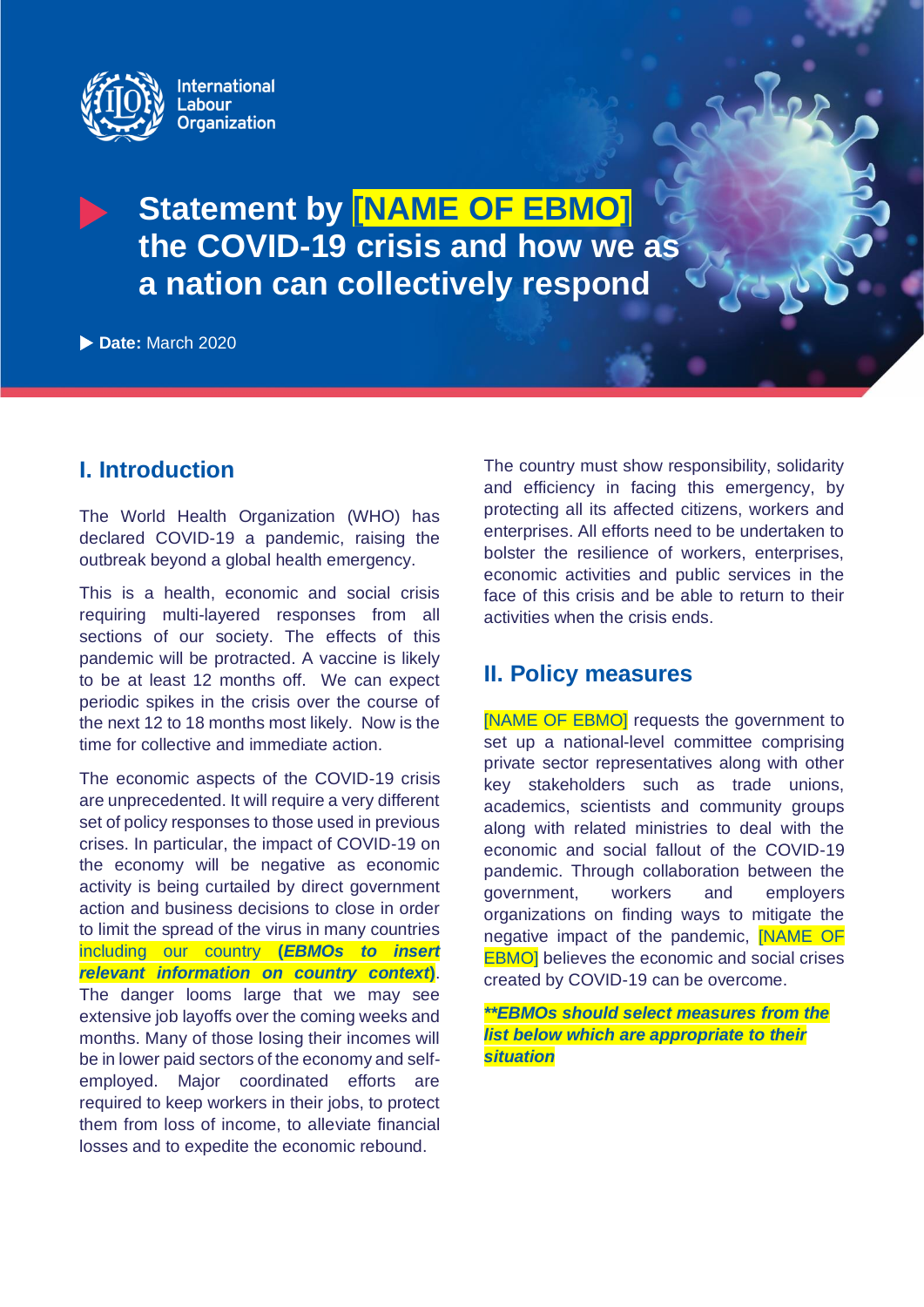## **Measures to support the health system:**

- Avoid bans and export restrictions especially for export/import of medical equipment and medicines.
- **Enterprises can assist staff members who** have support roles in the health service (e.g. volunteering, part tie roles) with leave and other modalities to support critical health service work.
- Measures will be needed to ensure essential workers, in particular any workers in the health sector or other frontline sectors can get to work during periods of restrictions on movement.
- Enterprises can support and reinforce public health measures such as reviewing safety precautions for workers continuing to work in light of social distancing measures.

## **Measures to support workers:**

- Businesses should ensure that guidance on social distancing measures to help avoid unnecessary gatherings, while preserving the delivery of essential services and supply chains are respected; [Name of EBMO] will provide information on safety procedures for businesses and their workers and in facilitating businesses to understand and manage their risks. These include measures such as: implementing enhanced cleaning procedures, such as increased cleaning of hard surfaces in common areas. Eliminating self-service buffets in cafeterias, increasing the number of hand sanitizer stations, and reducing the number of chairs in common rooms to support social distancing.
- Government needs to ensure adequate support in particular towards households and workers with family responsibilities during school closures so that the economic hardship of the crisis is mitigated while it lasts.
- Government should provide financial provision so employers can introduce or extend paid sick leave arrangements and eligibility for unemployment benefits.
- Government should explore providing grants for immediate cash-flow boost and support prompt payments.
- The introduction of additional wage subsidies and social welfare measures can provide a basic income to all workers impacted by the crisis and this should be explored by government.
- National funds such as social security funds can be accessed at low-interest rates to provide some of these supports. Additionally, special national 'COVID-19 national funds" can be established that enable contributions from donors, philanthropists, the private sector and private citizens to support the above measures.

## **Measures to support enterprises:**

Government must now introduce measures to support vulnerable businesses and avoid large scale job losses and keep businesses in operation. The government must ensure that financial support reaches enterprises, especially SMEs, and all workers, including the selfemployed. Everything must be done to maintain our economic infrastructure and keep people in jobs and businesses as going concerns. To do this, sufficient resources must be made available and clear and regular information on the mechanism(s) for redistributing these funds must be disseminated. Therefore [NAME OF **EBMO**] suggests the following measures:

The government must further extend its liquidity supports and forbearance measures through taxation authorities (and local government where relevant) and continue to adjust supports which can help preserve as many enterprises as possible through the crisis period.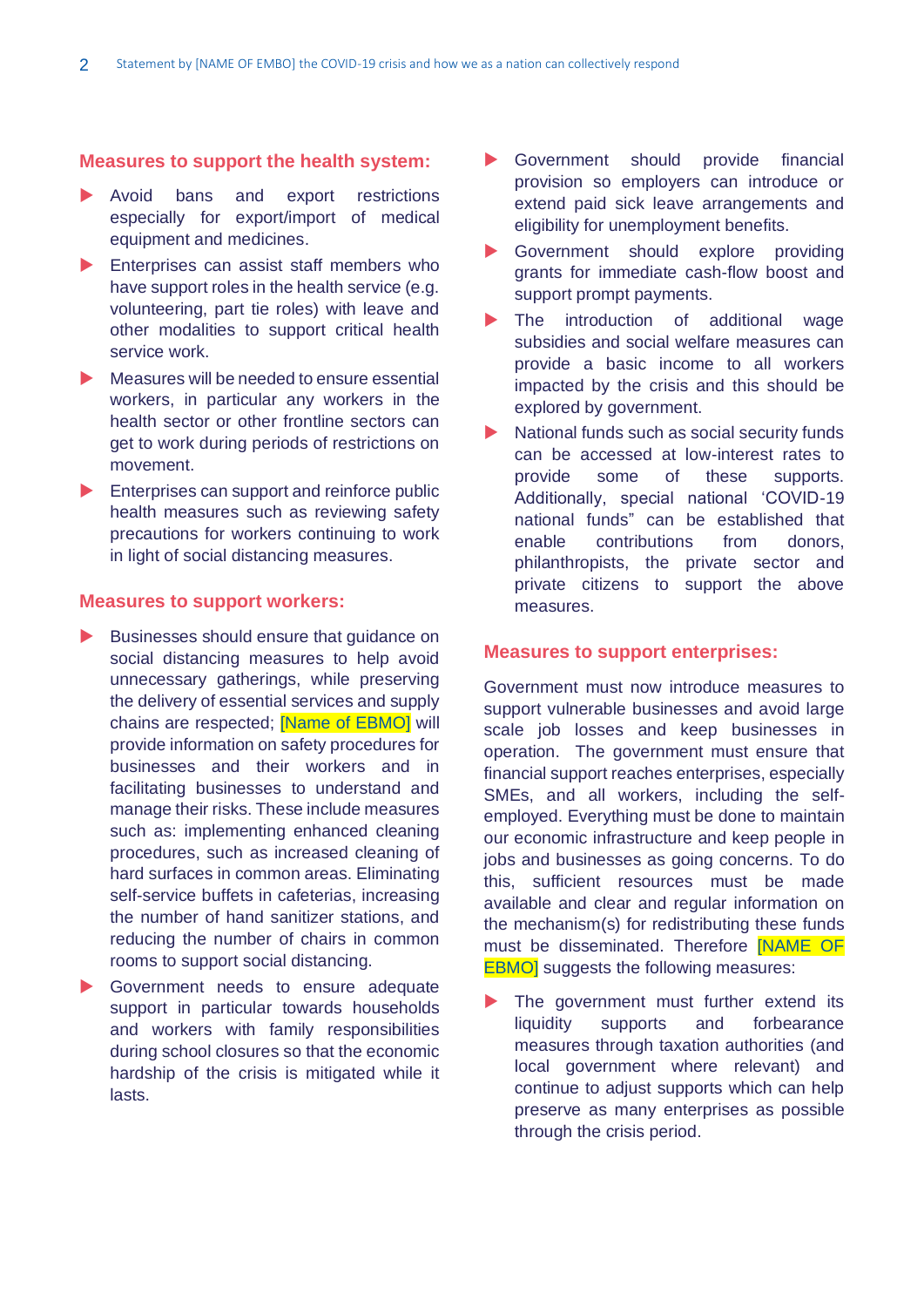- The government could provide a zerointerest loan programme to enterprises under a certain size that are impacted by COVID-19 (measured by industry and/or decline in revenue).
- The government could make direct grants to enterprises to cover some share of payroll expenses or revenue losses.
- The taxation authorities should provide flexibility to help distressed companies with their cash flow constraints.
- In order to free up cash for the payment of charges, a delay of several months (to be readjusted according to the evolution of the situation) in the payment of taxation should be considered.
- Measures to grant temporary leave without pay until recovery from COVID-19 should be considered for struggling businesses.
- **Number Where** discussions on minimum wage negotiations are scheduled these should be postponed until the crisis abates.

## **Measures to support hard hit sectors:**

The impact of a collapse in demand and revenue for frontline consumer and hospitality businesses will affect other sectors over the coming weeks.

[NAME OF EBMO] will support these sectors by developing collaborative networks and forums to devise sector specific responses. We specifically will support interaction between enterprises and regulating authorities at sectorial level to outline specific sectorial constraints/issues. Sectorial stimulus measures for most severely impacted firms may be warranted.

# *(EBMOs to insert relevant information on sector context)*

## **Measures to support supply chains:**

In this period of uncertainty, with unprecedented disruptions, enterprises may struggle to access key raw materials; deliver products and access key markets. Essential goods such as food and feed supplies including livestock, vital medical

and protective equipment and supplies need to continue flowing.

The main issues concerning supply chain interruptions include:

- Access to raw materials cost and quality.
- Access to markets  $-$  perishable products lost in transit due to longer delivery periods
- Working capital disruptions longer lead times.
- Market loss e.g. export markets constrained by logistics or replaced by production.
- Surge of imports to address the spike in demand (in certain product groups).
- Underperforming budgets impact of extended downtime.
- $\blacktriangleright$  Reduced productivity along the supply chain workers well-being (physical and psychological).

[NAME OF EBMO] underlines its concern of the need to ensure no disruption to essential supplies to combat COVID-19. We recommend the following measures:

- Assisting government to compile a master list of suppliers and importers, and gathering key data on manufacturing capacity, ability to scale, constraints.
- Support for the manufacturing of essential medical products.
- Financial support for trade finance to import essential medical products.
- Making sure key public utilities suffer no disruptions e.g. (electricity, water).
- Working with government to ensure that any emergency measures by government do not cause disruption of supply chains of essential services (food, medicines for example).

## **Measures to support the recovery now:**

The government should communicate its intent to deliver a significant fiscal and monetary stimulus (in coordination with national partners and donors). The government can now help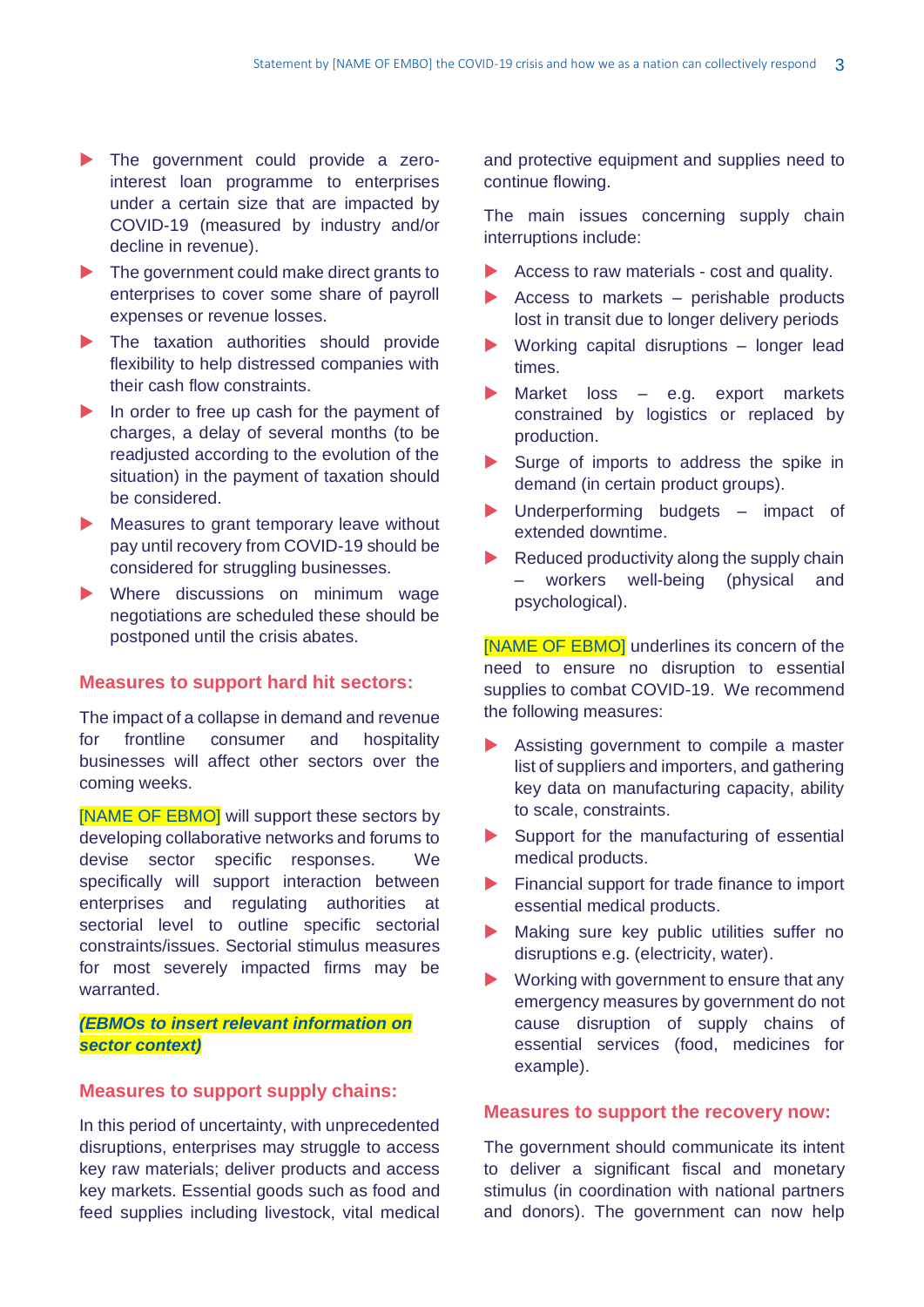offset some of the panic which is permeating all elements of our economy and society. Signalling the intention to unveil further stimulus measures to support demand recovery in the future will help preserve many businesses and jobs during the crisis period. A coordinated international and multi-agency fiscal stimulus package will most likely be required in order to reboot our damaged economy. We advocate to government to now:

- **Prepare stimulus measures for when the** public health emergency subsides.
- Plan for range of fiscal stimulus measures to ensure V-shaped recovery from crisis (i.e. a fairly sharp drop in the economy's health and a fairly speedy recovery).
- Descale public investment employment intensive programmes for housing and other infrastructure.

# **Measures to support the informal economy:**

Like any other businesses, informal economy businesses are experiencing a reduction in customers because of the pandemic. Customers avoid crowded markets. Social distancing between workers in informal markets is difficult because of crowding. The same can be found in other informal sectors like in public transport, vehicle repair and metal work. Maintaining hygiene by hand washing with soap and water in these sectors is very difficult.

Without economic relief for the informal small businesses, this will have negative knock-on effects on poverty in poor communities. Proposals linked to State benefits, to tax relief, to new lines of credit or to enterprise grants all limit the response to formal enterprises and formal workers. None will reach the informal economy. Government response aimed at economic relief must consider the informal economy where job and income losses are likely to be severe and no form of social protection exists. We need to augment our existing social support systems so that assistance is provided to those who are in the greatest need. Doing so will directly address the impending crisis of heightened poverty and deliver a trickling up effect to the wider economy.

[Name of EBMO] believes it is vital to provide supports to the informal economy during this crisis. Support to the informal economy also matters because of the crucial role it can play in the containment effort during this period.

- As many informal workers are in contact with large numbers of people, they need to be provided with sanitizer, masks and other protective equipment to protect themselves and others.
- Water points should also be set up in markets and other informal sector clusters.
- $\blacktriangleright$  Providing targeted assistance to these in the informal economy (or those who receive no other form of social grant) needs to be considered. A special grant could address the needs of the most vulnerable. It could also act as a trickle-up economic stimulus for the economy as a whole. There are also opportunities for significant innovation in the design of such grants, to optimise the economic multipliers in local economies. The use of block chain technology on mobile platforms can circumvent costly banking transactions at the same time as providing a high level of security. Use of mobile money includes the ability to track mobile transactions, giving a wealth of spatial economic data.

[NAME OF EBMO] supports the establishment of a special national 'COVID-19 national fund for vulnerable citizens" that could be established that enable contributions from donors, philanthropists, the private sector and private citizens to support the above measures.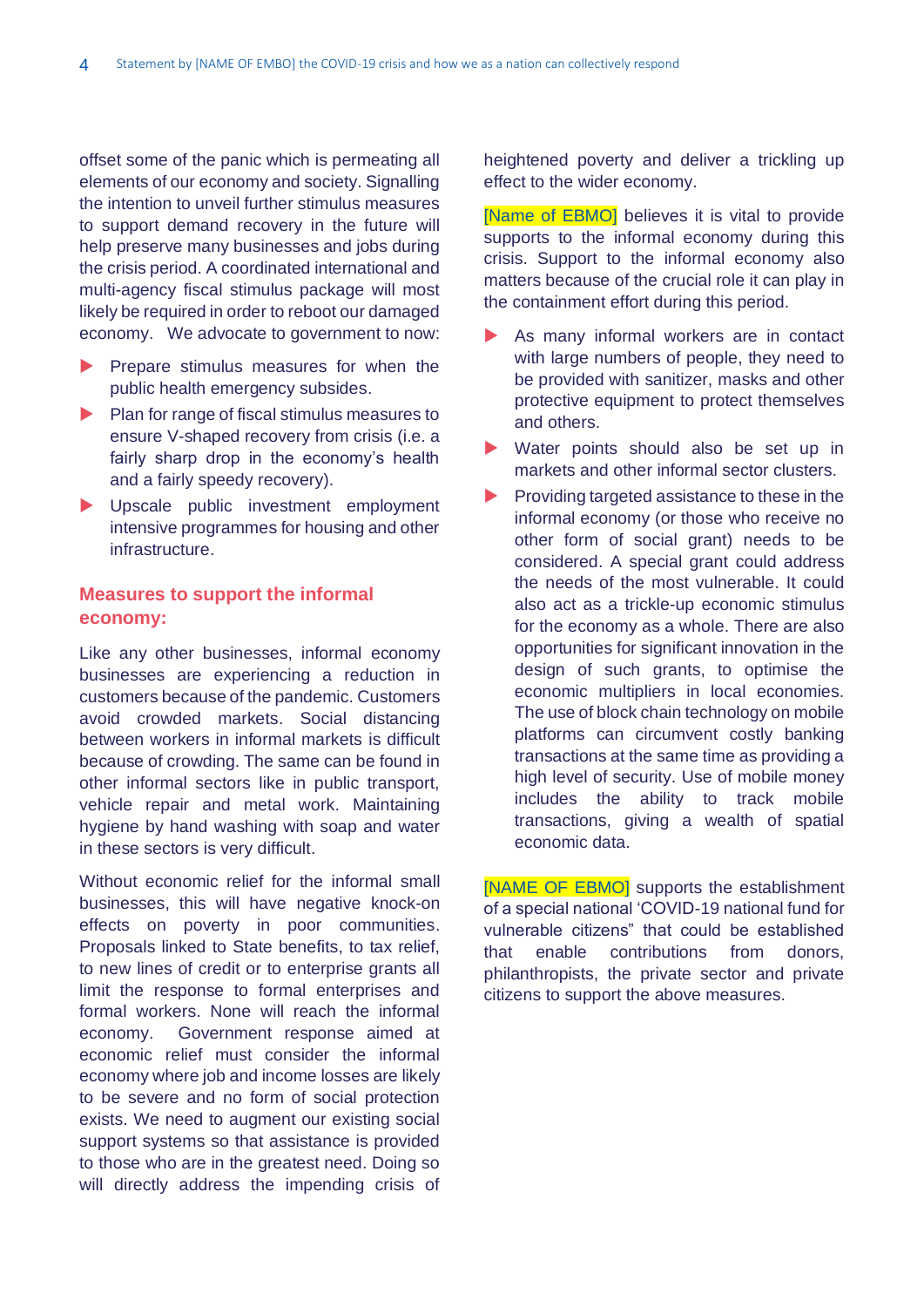# **III. What [name of EBMO] is doing**

[NAME OF EBMO] will undertake a needs assessment survey of its members to assess how the pandemic is impacting on enterprises and their workers. This information can then help calibrate national responses.

- We will work closely with the government, throughout the crisis, to share accurate information as the crisis unfolds. This is critical to combat fake news and panic and to calm social tensions.
- We will work with the banking sector and financial intuitions to explore measures such as soft loans to SMEs, debt freezes and other mechanisms to support SMEs.
- $\blacktriangleright$  We propose the establishment of a facility to manage the problem of compensation arising out of breach of contracts caused by issues such as the inability to conduct exports because of the shortage of raw materials.
- $\blacktriangleright$  In the context of commercial leases, flexibility should be offered by landlords and we will develop a consultative process to this end.
- ▶ We will set a consultation facility to enable closer collaboration and cooperation between the public and private health systems.
- $\blacktriangleright$  We will work with members to identify key areas of public services that will come under pressure in the coming months and how private actors can response.

Most critical is having robust business continuity plans (BCP) to prepare for the weeks and months ahead. We will work with members in the immediate period to support them in the development of BCPs.

# **IV. How we will operate**

[NAME OF EBMO] is fully operational during the pandemic and we will continue to provide the services you depend on. While there are challenges to this new reality as we adjust to social distancing, travel restrictions, work from home and rescheduled or cancelled meetings, we have implemented a business continuity strategy for conducting our daily routine that allows us to protect our workers and respect the role we all play in preventing the spread of the virus to our families, friends and communities.

*On the policy front*: The COVID-19 pandemic has significant implications for every policy area in which **NAME OF EBMO** engages. We remain focused on how we can best engage with our partners in business, and government to bring business solutions. We will maintain the flow of information and advocacy critical to support your interests, our staff continue to monitor and report back any new measures or developments relevant to the business community.

*Our training services:* We have implemented social distancing protocols in all our training modules. Sanitizers and other protective equipment is provided. We believe that our training programmes are a safe space. We are also examining – if the crisis prolongs – how we can move some of our training into an E-virtual space and conduct training online.

*Communication*: We will use our weekly enewsletter (or other regular communication tool) to stay in touch on what we, are doing to ensure the continued, proactive representation of your interests to government. We have also developed a dedicated web page on COVID-19. This space will also spotlight [NAME OF EBMO] member initiatives. This page is now live and will be updated daily.